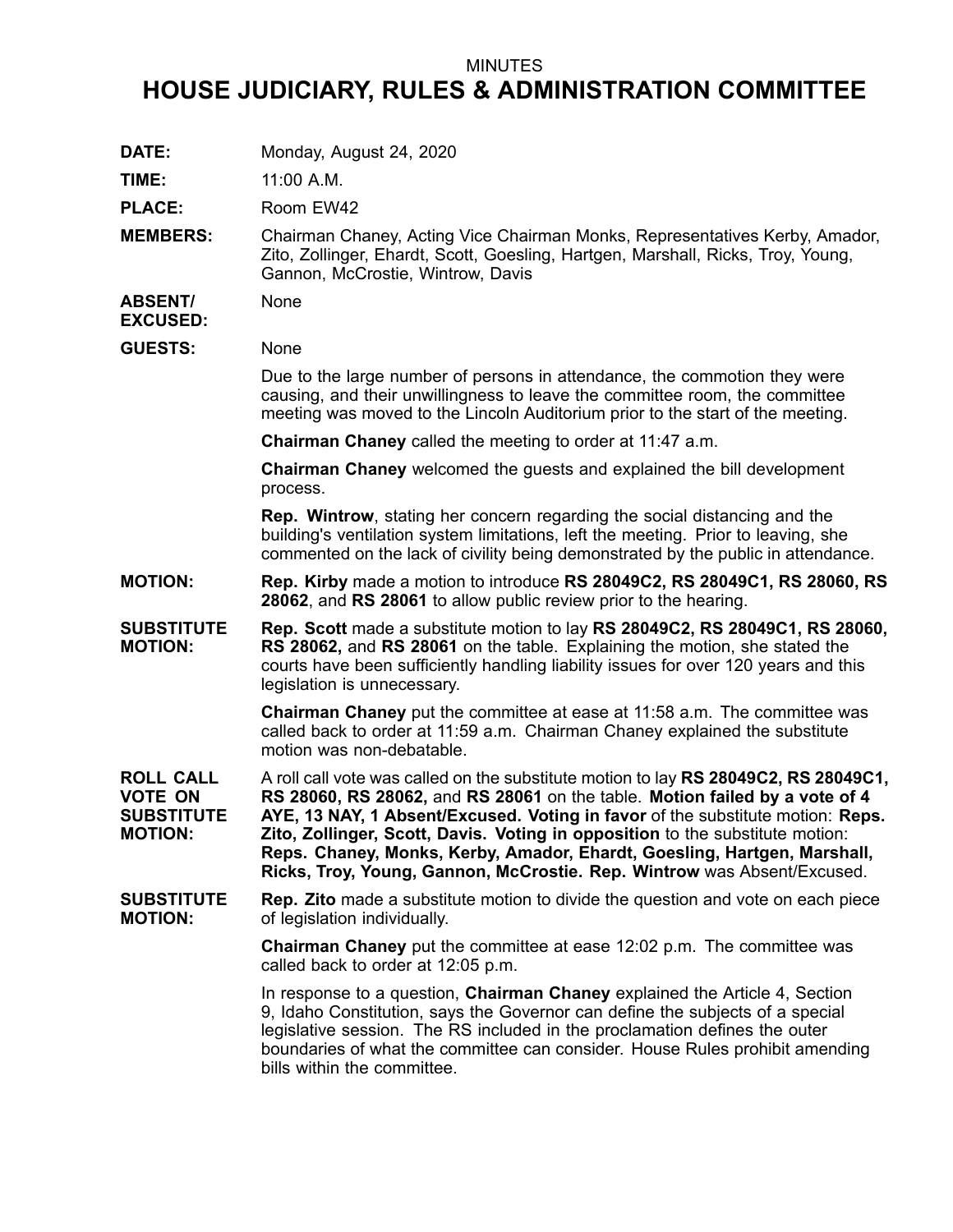Committee discussion included concerns regarding the parameters of the legislation to be considered during the special session, the intent to address all of the bills in the same hearing, the fact that the 42-day legislative limitation does not exist during the special session, and, the five RS' offer different approaches on the same topic.

**AMENDED SUBSTITUTE MOTION: Rep. Young** made an amended substitute motion to introduce **RS 28060** with changes. In section 39-9702 (1), the definition beginning "Covid-19" and ending with "coronavirus 2" is replaced with the coronavirus definition found in **RS 28049C1**, section 6-1608 (8)(a), beginning with "coronavirus" and ending with Idaho law". On **RS 28060's** line 23, strike "COVID-19" and insert "coronavirus." Section 39-9702 (2) strike the entire definition of "person" and insert, from **RS 28049C1**, section 6-1608 (8)(d) beginning with "person" and ending with "jurisdiction."

**WITHDRAWAL REQUEST: Rep. Kerby** requested his original motion to introduce **RS 28049C2, RS 28049C1, RS 28060, RS 28062**, and **RS 28061** be withdrawn. **Chairman Chaney** ruled the request out of order.

**ROLL CALL VOTE ON AMENDED SUBSTITUTE MOTION: Chairman Chaney** called for <sup>a</sup> roll call vote on the amended substitute motion to introduce **RS 28060** with the specified changes. **Motion carried by <sup>a</sup> vote of 17 AYE, 0 NAY, 1 Absent/Excused. Voting in favor** of the motion: **Reps. Chaney, Monks, Kerby, Amador, Zito, Zollinger, Ehardt, Scott, Goesling, Hartgen, Marshall, Ricks, Troy, Young, Gannon, McCrostie, Davis. Voting in opposition**to the motion: **None. Rep. Wintrow**was Absent/Excused.

- **MOTION: Rep. Scott** made <sup>a</sup> motion to lay **RS 28049C2, RS 28049C1, RS 28062**, and **RS 28061** on the table.
- **ROLL CALL VOTE ON MOTION:** A roll call vote was requested on the motion to lay **RS 28049C2, RS 28049C1, RS 28062**, and **RS 28061** on the table. **Motion failed by <sup>a</sup> vote of 4 AYE, 13 NAY, 1 Absent/Excused. Voting in favor** of the motion: **Reps. Zito, Zollinger, Scott, Davis. Voting in opposition** to the motion: **Reps. Chaney, Monks, Kerby, Amador, Ehardt, Goesling, Hartgen, Marshall, Ricks, Troy, Young, Gannon, McCrostie. Rep. Wintrow** was Absent/Excused.
- **RS 28049C2: Chairman Chaney** presented **RS 28049C2**. This proposed legislation exempts state government eligibility and pertains only to COVID. It has <sup>a</sup> 2021 sunset date.
- **ORIGINAL Rep. Kirby** made <sup>a</sup> motion to introduce **RS 28049C2**.

**MOTION:**

- **ROLL CALL VOTE ON MOTION:** A roll call vote was requested on the motion to introduce **RS 28049C2. Motion carried by <sup>a</sup> vote of 12 AYE, 5 NAY, 1 Absent/Excused. Voting in favor** of the motion: **Reps. Chaney, Monks, Kerby, Amador, Ehardt, Goesling, Hartgen, Ricks, Troy, Young, Gannon, McCrostie. Voting in opposition** to the motion: **Reps. Zito, Zollinger, Scott, Marshall, Davis. Rep. Wintrow** was Absent/Excused.
- **RS 28049C1: Chairman Chaney** presented **RS 28049C1**, which includes colleges and universities. It confines the legislation scope to the transmission of only the coronavirus.
- **MOTION: Rep. Kirby** made <sup>a</sup> motion to introduce **RS 28049C1**.

**ROLL CALL VOTE ON MOTION:** A roll call vote was requested on the motion to introduce **RS 28049C1. Motion carried by <sup>a</sup> vote of 9 AYE, 8 NAY, 1 Absent/Excused. Voting in favor** of the motion: **Reps. Chaney, Monks, Kerby, Amador, Goesling, Hartgen, Troy, Young, Gannon. Voting in opposition** to the motion: **Reps. Zito, Zollinger, Ehardt, Scott, Marshall, Ricks, McCrostie, Davis. Rep. Wintrow** was Absent/Excused.